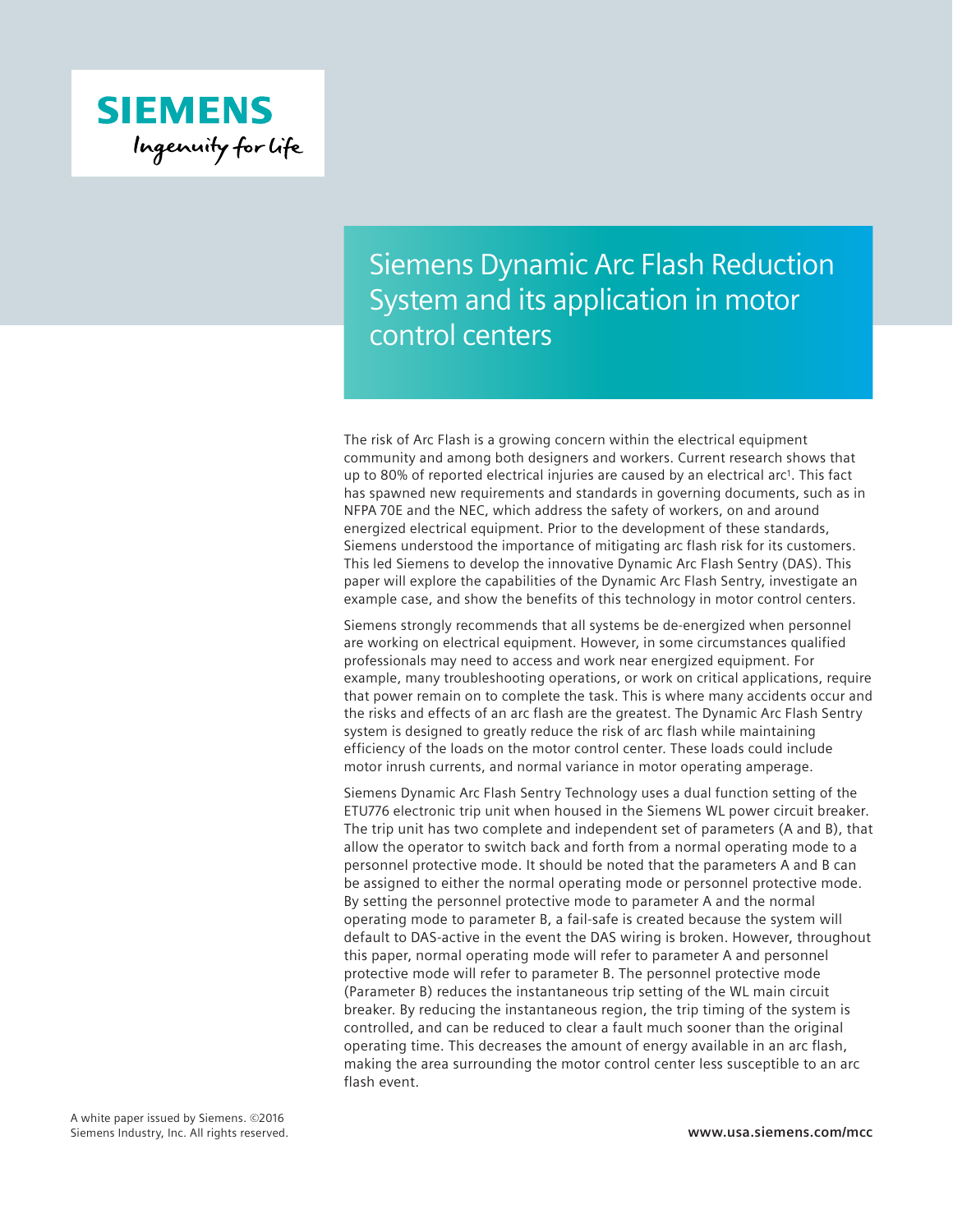Let's look at an example of how the DAS can function to increase safety and help mitigate the risks associated with arc flash. We will use a sample system that is based on an actual application in the field. This example was set up with aid from ESA and their EasyPower software2 tool to help create the

motor control center layout and calculate the associated arc flash energies. Figure 1 shows a typical motor control center with a Siemens WL as a main circuit breaker and numerous feeder circuit breakers controlling different functions including motors, panels and other loads.



Figure 1 – MCC Example One-line Diagram

Note: The 1600A main circuit breaker of the example is in an isolated section respective to the rest of the MCC. The incident energy for this section will be as calculated using the upstream protective device and not the levels shown for the MCC bus.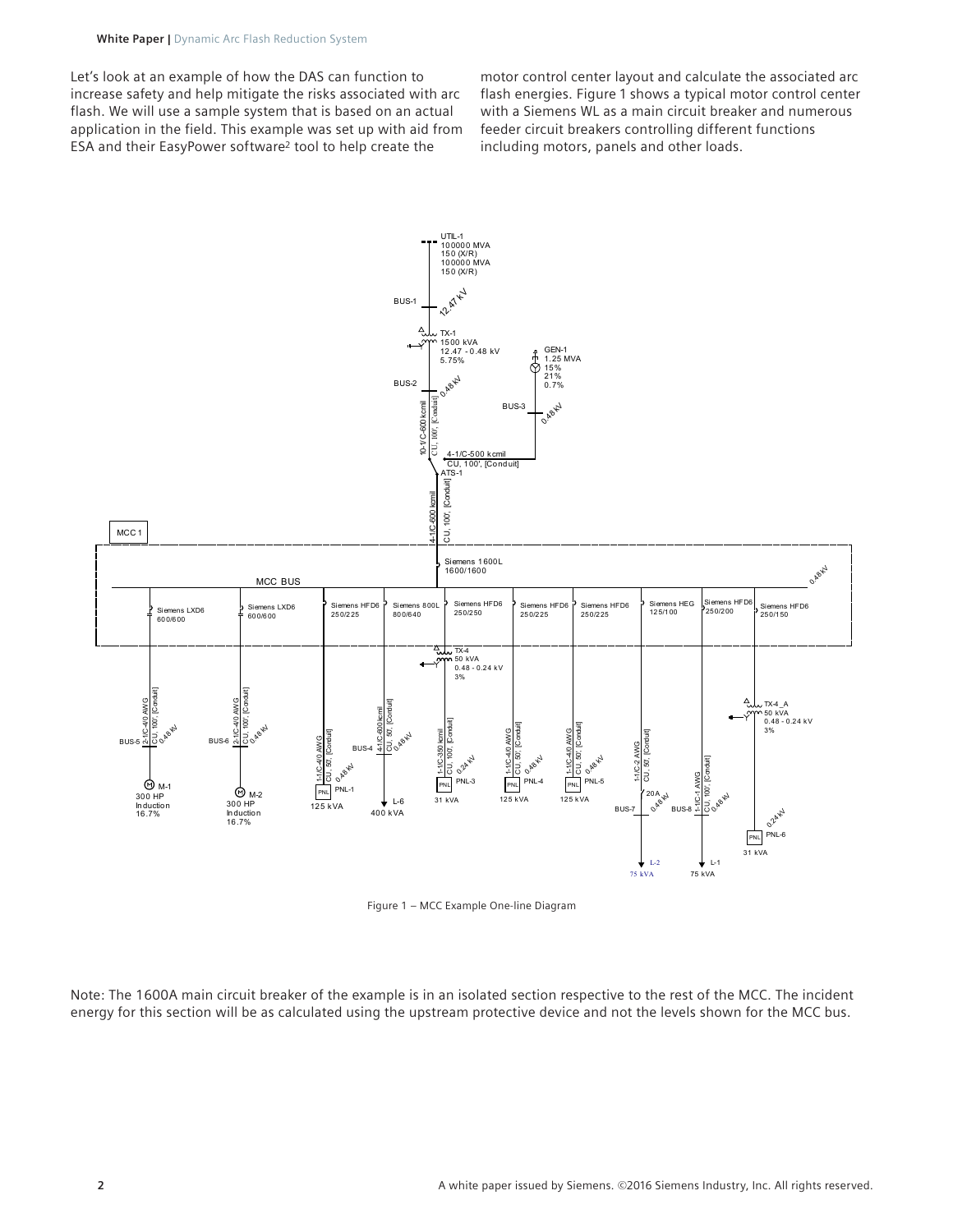This MCC configuration will serve as the basis for this example. To properly coordinate the circuit breakers controlled in the MCC with the main circuit breaker upstream, it is appropriate to analyze the time current curve (TCC) to see the trip parameters for long time, short time, and instantaneous trips. Typically in a motor control center, as with MCC1 in Figure 1, there are numerous operating devices present. The resulting TCC for this motor control center would

be cluttered and virtually unreadable. For this example, we selected the three most relevant devices to display, that will affect the coordination of the upstream circuit breaker. Figure 2 shows the TCCs of four devices: a 600A Siemens combination motor starter with a 600A Siemens LXD6 circuit breaker, a 250A Siemens HFD6 circuit breaker, an 800A Siemens WL800L, and the main device a 1600A Siemens WL1600.



Figure 2 – TCC of Parameter A – Normal Operating Mode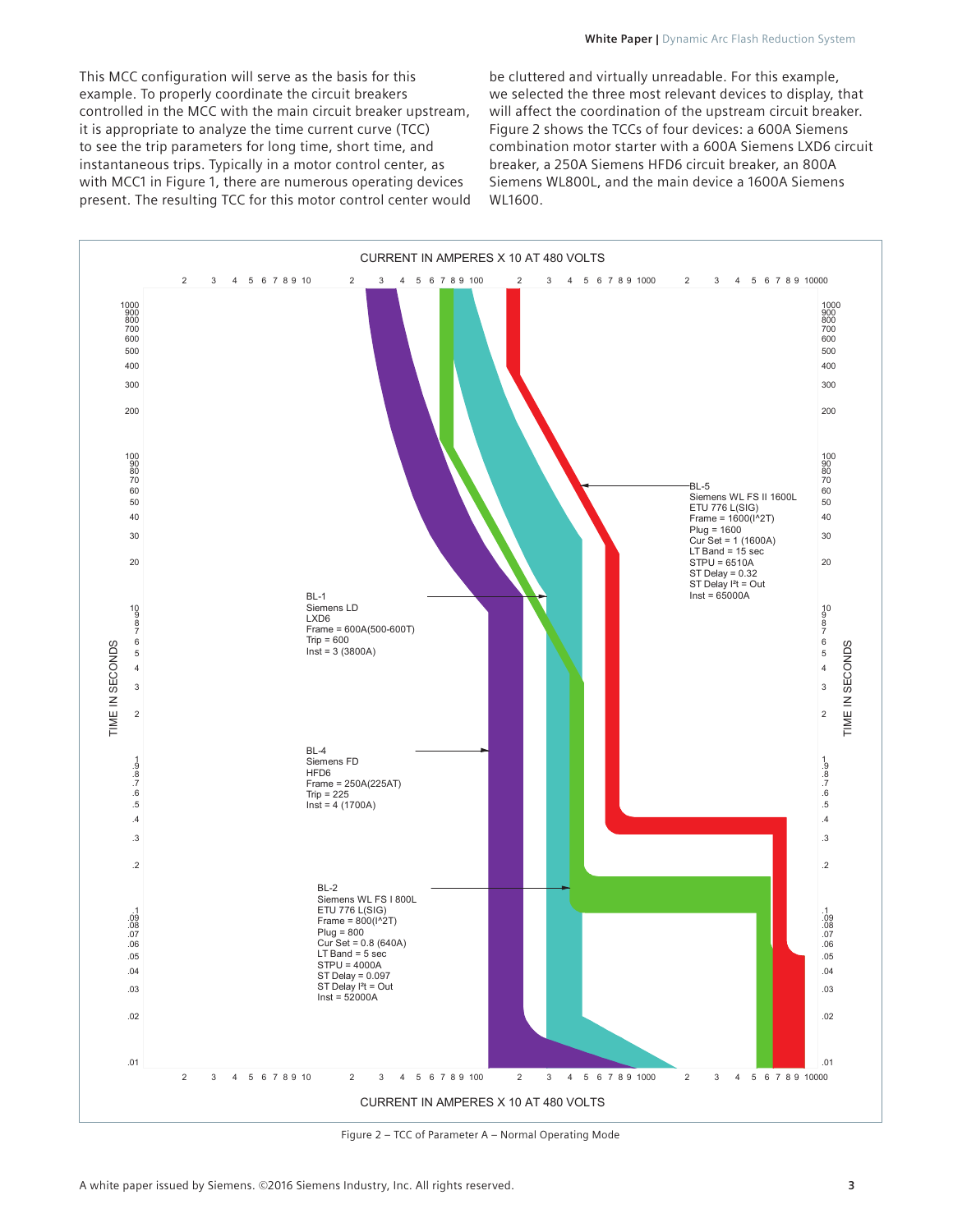As you can see in Figure 2, the WL circuit breaker is selectively coordinated with the devices downstream from it. The WL main circuit breaker will instantaneously trip within 50 milliseconds at 65 kA. The next step is to determine the arc-flash boundary and proper personal protective equipment (PPE) needed. There are two methods to determine this. The first method is the incident energy analysis method based on IEEE 1584 calculations, which are used to determine the arc-flash boundary and incident energy exposure. Based on the incident energy exposure, the correct PPE can be determined using Table H.3(b) in NFPA 70E, shown below as Table 1. The second method is the arc flash PPE categories method. Table 130.7(C)(15)(A)(b) or Table 130.7(C)(15)(B) in NFPA 70E can be used to determine the PPE category and arc-flash boundary required for work on certain equipment. Table 130.7(C)(16) can then be used to determine the specific PPE required for each PPE category.

It is important to note that either, but not both, methods can be used on the same piece of equipment. For example, the incident energy cannot be calculated and then used to select a PPE category from Table 130.7(C)(16).

Table 1 below from NFPA70E 2015 edition shows the PPE required for each PPE risk category.

| <b>Incident Energy Exposure</b>                                                                                | <b>Protective Clothing &amp; PPE</b>                                                                                                                                                                                      |
|----------------------------------------------------------------------------------------------------------------|---------------------------------------------------------------------------------------------------------------------------------------------------------------------------------------------------------------------------|
| $\leq$ 1.2 cal/cm <sup>2</sup>                                                                                 |                                                                                                                                                                                                                           |
| Protective clothing, nonmelting (in accordance with ASTM F 1506) or<br>untreated natural fiber                 | Shirt (long sleeve) and pants (long) or coverall                                                                                                                                                                          |
| Other PPF                                                                                                      | Face shield for projectile protection (AN)<br>Safety glasses or safety goggles (SR)<br>Hearing protection<br>Heavy-duty leather gloves or rubber insulating gloves with leather protectors<br>(AN)                        |
| $>$ 1.2 to 12 cal/cm <sup>2</sup>                                                                              |                                                                                                                                                                                                                           |
| Arc-rated clothing and equipment with an arc rating equal to or greater than<br>the determined incident energy | Arc-rated long-sleeve shirt and arc-rated pants or arc-rated coverall or arc<br>flash suit (SR)<br>Arc-rated face shield and arc-rated balaclava or arc flash suit hood (SR)<br>Arc-rated jacket, parka, or rainwear (AN) |
| Other PPE                                                                                                      | Hard hat<br>Arc-rated hard hat liner (AN)<br>Safety glasses or safety goggles (SR)<br>Hearing protection<br>Heavy-duty leather gloves or rubber insulating gloves with leather protectors<br>Leather footwear             |
| $>$ 12 cal/cm <sup>2</sup>                                                                                     |                                                                                                                                                                                                                           |
| Arc-rated clothing and equipment with an arc rating equal to or greater than<br>the determined incident energy | Arc-rated long-sleeve shirt and arc-rated pants or arc-rated coverall or arc flash<br>suit (SR)<br>Arc-rated arc flash suit hood<br>Arc-rated gloves<br>Arc-rated jacket, parka, or rainwear (AN)                         |
| Other PPE                                                                                                      | Hard hat<br>Arc-rated hard hat liner (AN)<br>Safety glasses or safety goggles (SR)<br>Hearing protection<br>Arc-rated gloves or rubber insulating gloves with leather protectors (SR)<br>Leather footwear                 |

Notes: Table 1 - Guidance on Selection of Arc-Rated Clothing and Other PPE from Table H.3(b), NFPA 70E 2015

AS: As needed [in addition to the protective clothing and PPE required by 130.5(C)(1)]

SR: Selection of one group is required by 130.5(C)(1)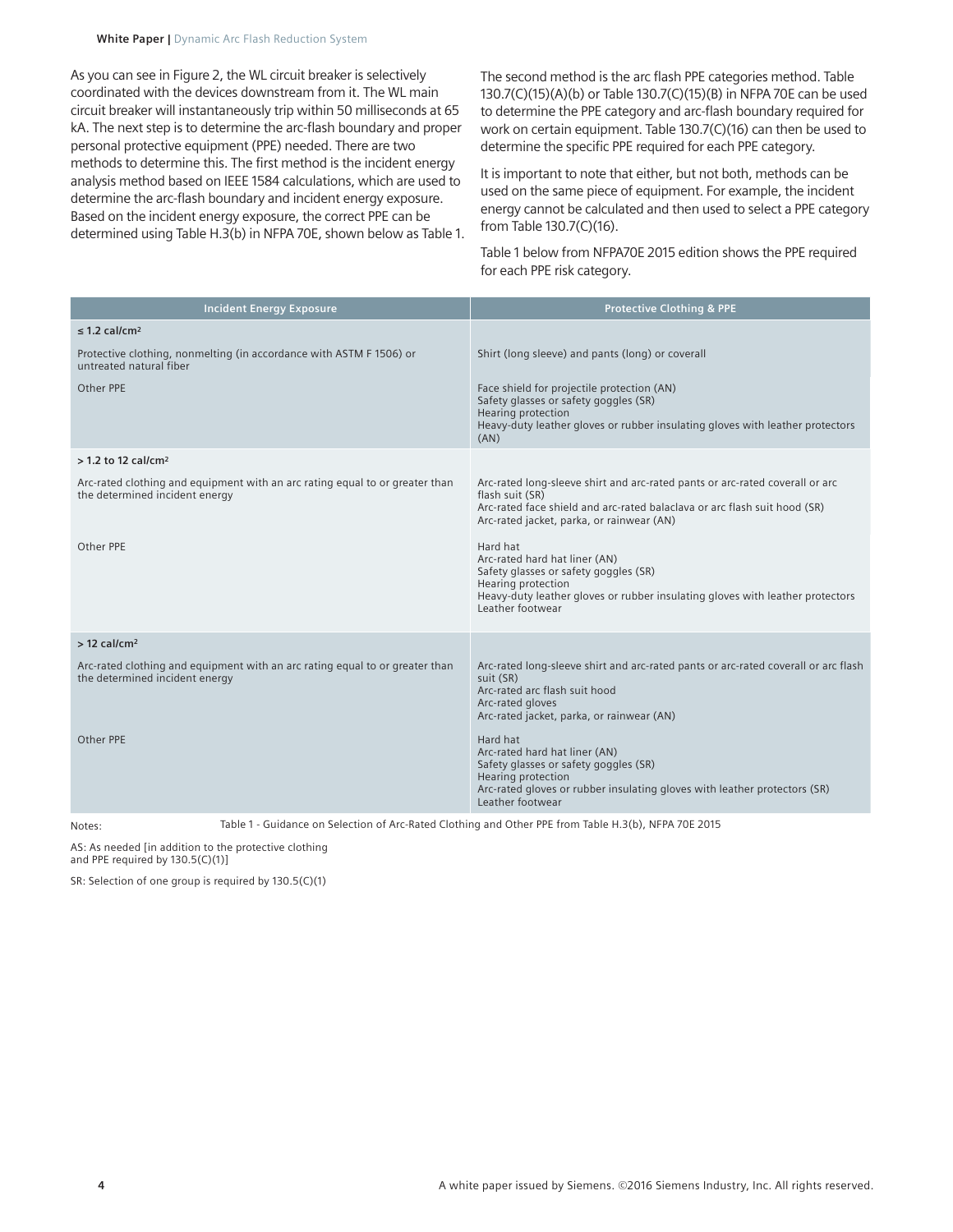As the PPE requirements increase, the material can become increasingly bulky and hot, leading to uncomfortable work conditions for any personnel. Additionally, operators wearing arc flash suits have to be specially trained, and periodically re-certified to wear the equipment. Figure 3 also shows that the arc flash boundary is 112.7 inches away from the MCC in every direction. To have personnel working on or around this electrical equipment can be extremely hazardous.



Figure 3 – Arc Flash in Parameter A

So how can we resolve this problem? There are two significant solutions to this problem, which can be used either independently, or jointly, to provide redundancy. The first alternative is to reduce the incident arc energy of the system, as discussed in this document. The second alternative is the **[tiastar™ Arc Resistant Motor Control Center](https://www.industry.usa.siemens.com/automation/us/en/industrial-controls/products/motor-control-centers/Documents/Art%20Reistant%20V2.pdf)**, as described in its own White Paper.

The first alternative, reducing the incident arc energy of the system, is done by reducing the clearing time of the fault, which results in a safer environment. This solution lies in the patented Siemens Dynamic Arc Flash Sentry Technology.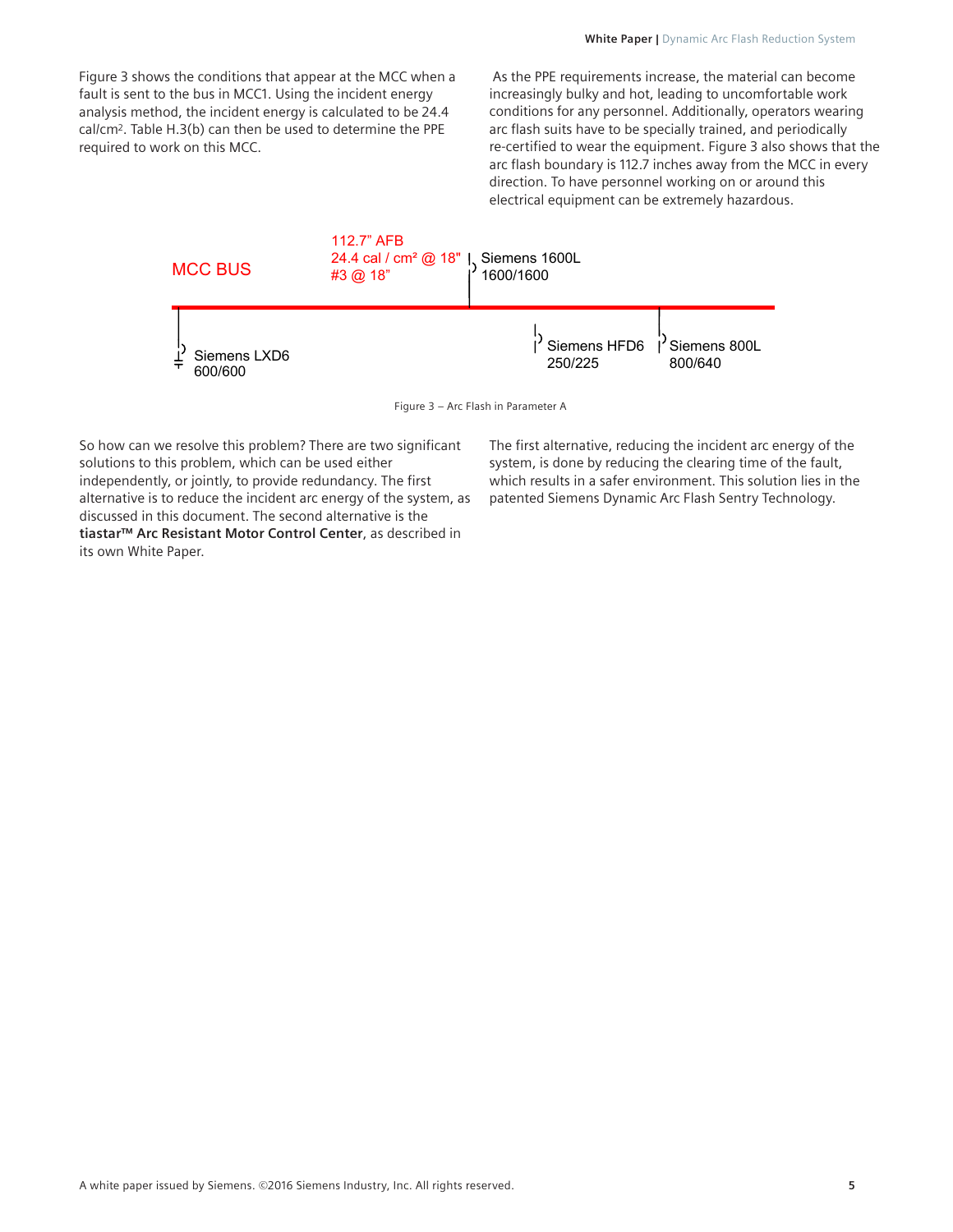## **White Paper |** Dynamic Arc Flash Reduction System

Instead of working under these conditions, the DAS allows the flexibility for the worker to switch from the normal operating settings of Parameter A, to the lower arc flash energy settings of Parameter B. The goal is that when any person is working on or near this equipment, the system will be set to Parameter B. This is made possible by the dual

protection capability of the ETU776 trip unit previously mentioned. So, lowering the instantaneous trip settings of the WL circuit breaker ensures that the time it takes for an electric fault to clear will be decreased, providing a safer working environment. Let's look at the second part of the example.



Figure 4 – TCC of Parameter B – Enhanced Safety Mode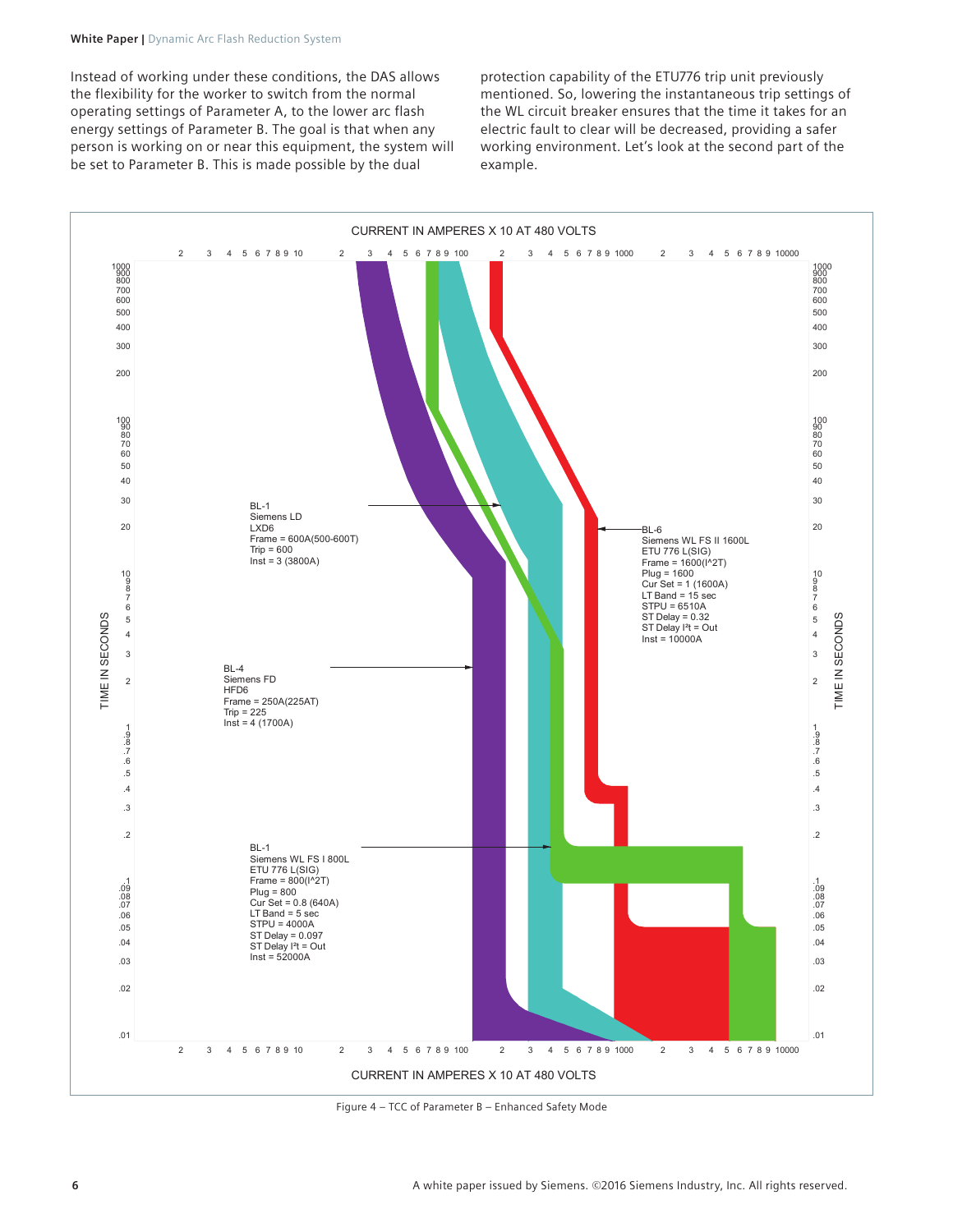When switching from Parameter A to Parameter B, each of the settings is kept the same in the motor control center, except the instantaneous trip setting of the WL main circuit breaker. The TCC for Parameter B is displayed in Figure 4. As can be seen, the WL main overlaps the WL feeder circuit breaker in the instantaneous region, which was lowered to 10kA, while the other regions remain coordinated appropriately. This provides another example of the flexibility of the ETU 776 trip unit in the Dynamic Arc Flash system.

This system allows the user to alter the trip delay settings, as well as long time, short time, and instantaneous pickup of the ETU 776 trip unit. However, these changes are not required and can be kept the same for simplicity reasons. In this example, only the instantaneous pickup was reduced between Parameter A and B, keeping all other trip unit and main circuit breaker settings the same. When an electrical fault is applied to the MCC1 bus in Parameter B, the difference can be seen.



The results of the arc flash hazard analysis show that the incident energy has been reduced to 3.0 cal/cm2, which is over an 8 times reduction in energy.

Based on the incident energy analysis method, this also significantly reduces the amount of PPE required by Table  $H.3(b)$ .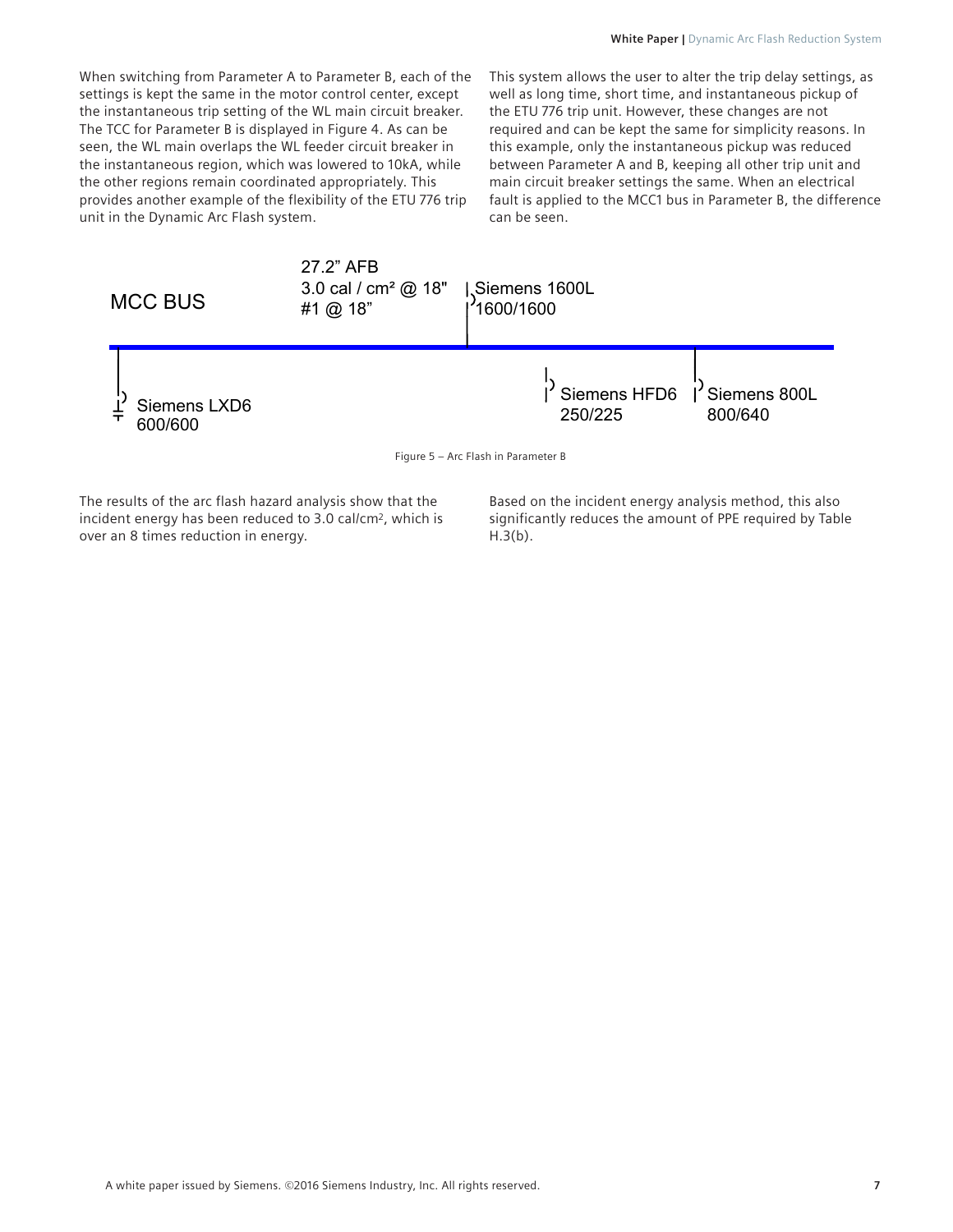Now let's compare the TCCs from Parameter A and B when they are side by side, as shown in Figure 6. This clearly shows that the only parameter that is changed is the main WL circuit breaker, with the instantaneous pickup being reduced. This greatly reduces the incident energy of a potential arc flash and creates a safer environment.



Figure 6 – Parameter A and Parameter B comparison

By switching from Parameter A to B, the DAS allows a temporary overlapping of the main circuit breaker with a feeder circuit breaker. However, to fully understand this situation, there are two main points to consider. First, to maintain a reliable system and avoid nuisance tripping due to normal operating currents in Parameter B, inrush currents must be taken into account. In this example, a 1500kVA transformer with a 480V secondary side and 5.75% impedance has a typical full load current of around 1.8kA. For the 300 HP motor running in our example, the full load amperage is 361 amps, which gives a typical inrush current of around 4700 amps.<sup>3</sup> With a peak inrush current lasting less than one second, this value is still well below the instantaneous pickup of the main circuit breaker at 10kA. Even with multiple devices and other loads running, a very high current spike would need to exist in order to trip the

main. The reality is: if the system is designed correctly, compromising of the coordination which causes issues such as nuisance tripping should be extremely limited. In addition, the trade off that is being made with a worker standing in front of an energized motor control center should be worth this concession.

This leads to the second and more realistic point of understanding the temporary overlap of the main circuit breaker with a feeder circuit breaker. Parameter B does present an overlap of coordination; however the intent of this system is to create a significantly safer environment when the equipment is energized. Safety should be the primary concern in the unique and unusual situation in which the equipment cannot be de-energized. To address this issue, the DAS provides the flexibility of the full range of settings to create a safer environment for workers. In this way, the DAS system provides a unique solution for the industry.